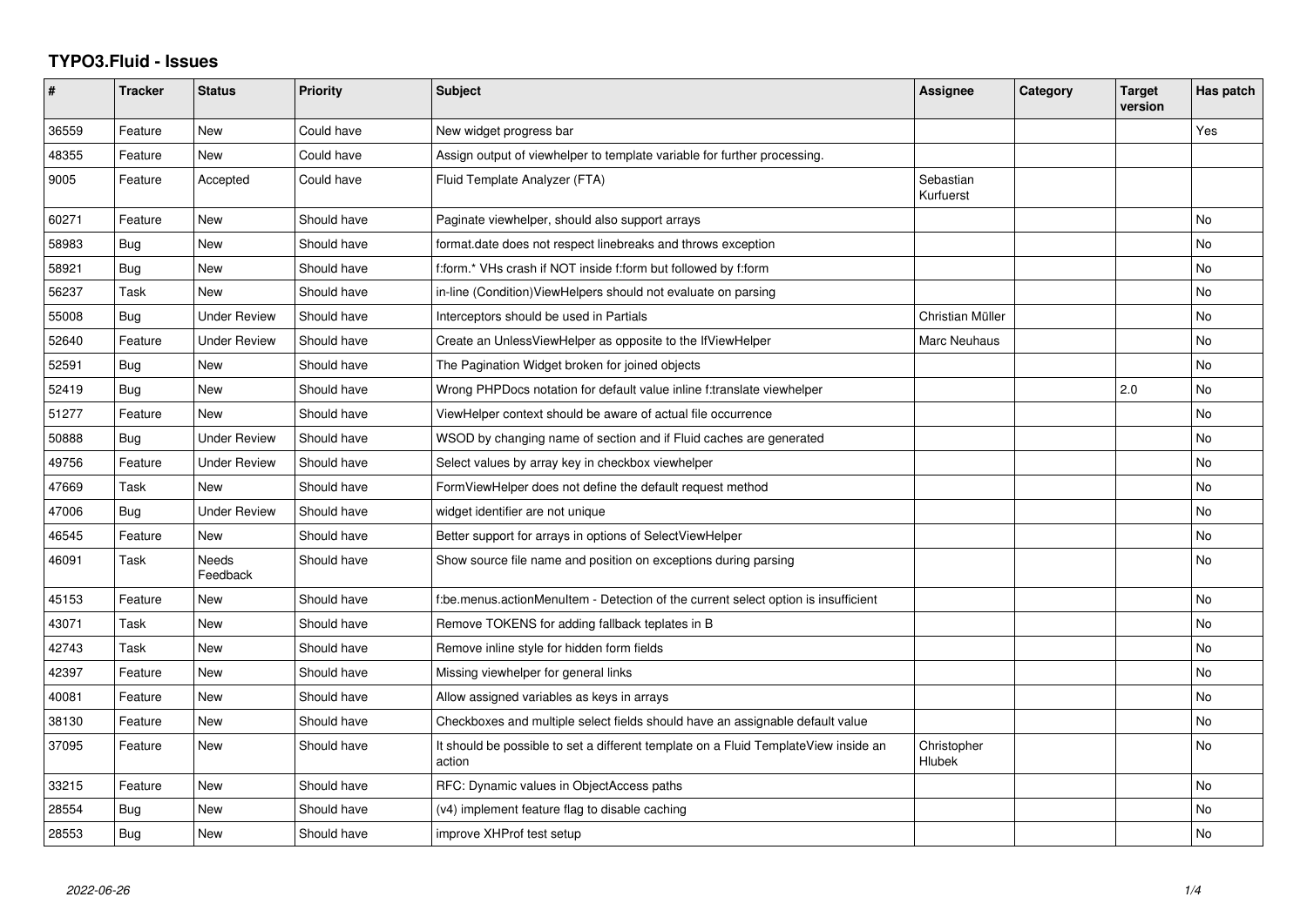| #     | <b>Tracker</b> | <b>Status</b>            | <b>Priority</b> | <b>Subject</b>                                                                                              | <b>Assignee</b>        | Category | <b>Target</b><br>version | Has patch |
|-------|----------------|--------------------------|-----------------|-------------------------------------------------------------------------------------------------------------|------------------------|----------|--------------------------|-----------|
| 28552 | <b>Bug</b>     | <b>New</b>               | Should have     | (v5) write ViewHelper test for compiled run; adjust functional test to do two passes<br>(uncached & cached) |                        |          |                          | No        |
| 28551 | Bug            | Accepted                 | Should have     | (v4) backport VHTest                                                                                        | Sebastian<br>Kurfuerst |          |                          | <b>No</b> |
| 28550 | <b>Bug</b>     | New                      | Should have     | (v4) make widgets cacheable, i.e. not implement childnodeaccess interface                                   |                        |          |                          | No        |
| 28549 | Bug            | New                      | Should have     | make widgets cacheable, i.e. not implement childnodeaccess interface                                        |                        |          |                          | No        |
| 3291  | Feature        | Needs<br>Feedback        | Should have     | Cacheable viewhelpers                                                                                       |                        |          |                          | No        |
| 52536 | Bug            | <b>Under Review</b>      | Should have     | Errorclass not set if no property-attribute set                                                             |                        |          |                          |           |
| 45345 | Feature        | <b>Needs</b><br>Feedback | Should have     | Easy to use comments for fluid that won't show in output                                                    |                        |          |                          |           |
| 13045 | Bug            | New                      | Should have     | Entity decode of strings are different between if-conditions and output of variable                         |                        |          |                          |           |
| 9514  | Feature        | <b>New</b>               | Should have     | Support explicit Array Arguments for ViewHelpers                                                            |                        |          |                          |           |
| 57885 | Bug            | <b>New</b>               | Must have       | Inputs are cleared from a second form if the first form produced a vallidation error                        |                        |          |                          | No        |
| 49038 | Bug            | <b>New</b>               | Must have       | form.select does not select the first item if prependOptionValue is used                                    |                        |          |                          | No        |
| 5636  | Task           | <b>Under Review</b>      | Must have       | Form_RadioViewHelper and CheckBoxViewHelper miss check for existing object<br>before it is accessed.        |                        |          |                          | No        |
| 7608  | Feature        | <b>New</b>               | Could have      | Configurable shorthand/object accessor delimiters                                                           |                        | Core     |                          | Yes       |
| 62346 | Feature        | New                      | Could have      | f:comment should have high precende                                                                         |                        | Core     | 3.x                      | No        |
| 30555 | Feature        | New                      | Could have      | Make TagBuilder more extensible                                                                             |                        | Core     |                          | No        |
| 10472 | Feature        | New                      | Could have      | Fluid Standalone distribution                                                                               |                        | Core     |                          | No        |
| 1907  | Feature        | New                      | Could have      | Default values for view helpers based on context                                                            |                        | Core     |                          |           |
| 32035 | Task           | New                      | Should have     | Improve fluid error messages                                                                                |                        | Core     |                          | Yes       |
| 46257 | Feature        | <b>Under Review</b>      | Should have     | Add escape sequence support for Fluid                                                                       |                        | Core     |                          | No        |
| 39990 | Bug            | New                      | Should have     | Same form twice in one template: hidden fields for empty values are only rendered<br>once                   |                        | Core     |                          | No        |
| 33394 | Feature        | Needs<br>Feedback        | Should have     | Logical expression parser for BooleanNode                                                                   | Tobias Liebig          | Core     |                          | No        |
| 12863 | Bug            | <b>New</b>               | Should have     | Attributes of a viewhelper can't contain a '-'                                                              | Sebastian<br>Kurfuerst | Core     |                          | <b>No</b> |
| 3481  | Bug            | <b>New</b>               | Should have     | Use ViewHelperVariableContainer in PostParseFacet                                                           |                        | Core     |                          | No        |
| 4704  | Feature        | New                      | Should have     | Improve parsing exception messages                                                                          |                        | Core     |                          |           |
| 51239 | Bug            | <b>Under Review</b>      | Must have       | AbstractViewHelper use incorrect method signature for "\$this->systemLogger->log()"                         | Adrian Föder           | Core     |                          | Yes       |
| 33551 | Bug            | New                      | Must have       | View helper values break out of a partial scope                                                             | Sebastian<br>Kurfuerst | Core     |                          | No        |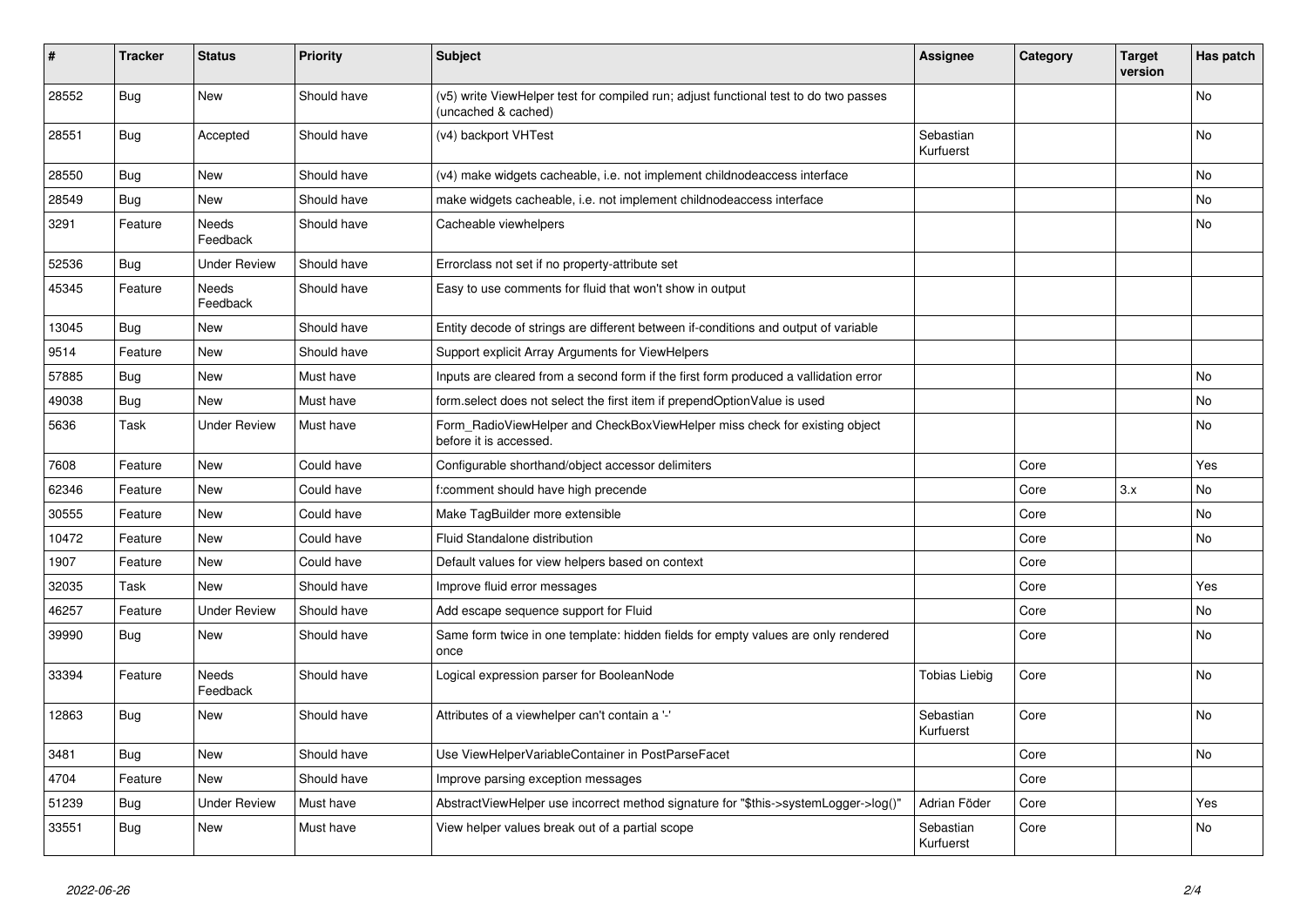| #     | <b>Tracker</b> | <b>Status</b>       | <b>Priority</b>      | Subject                                                                                                | <b>Assignee</b>             | Category           | <b>Target</b><br>version | Has patch |
|-------|----------------|---------------------|----------------------|--------------------------------------------------------------------------------------------------------|-----------------------------|--------------------|--------------------------|-----------|
| 27607 | Bug            | New                 | Must have            | Make Fluid comparisons work when first element is STRING, second is NULL.                              |                             | Core               |                          | No        |
| 60181 | Feature        | New                 | Could have           | Caching mechanism for Fluid Views/Templates                                                            |                             | View               |                          | No        |
| 8989  | Feature        | Needs<br>Feedback   | Could have           | Search path for fluid template files                                                                   |                             | View               |                          | No        |
| 46289 | Bug            | Needs<br>Feedback   | Should have          | Enable Escaping Interceptor in XML request format                                                      |                             | View               | 2.0.1                    | No        |
| 45394 | Task           | New                 | Should have          | Forwardport Unit test for standalone view                                                              |                             | View               |                          | No        |
| 43072 | Task           | New                 | Should have          | Remove TOKENS for adding templates fallback in Backporter                                              |                             | View               |                          | No        |
| 38369 | Bug            | New                 | Must have            | Resource ViewHelpers should not fall back to request package                                           |                             | View               |                          | No        |
| 26664 | Task           | New                 | Won't have this time | Clean up Form ViewHelpers                                                                              |                             | ViewHelpers        |                          | No        |
| 26658 | Task           | New                 | Won't have this time | Make Form ViewHelpers consistent                                                                       |                             | ViewHelpers        |                          | No        |
| 34309 | Task           | New                 | Could have           | Unknown ViewHelpers cause exception - should be handled more graceful                                  |                             | ViewHelpers        |                          | No        |
| 3725  | Feature        | New                 | Could have           | <b>CSS Engine</b>                                                                                      | Christian Müller            | ViewHelpers        |                          | No        |
| 58862 | Bug            | Needs<br>Feedback   | Should have          | FormViewHelper doesn't accept NULL as value for \$arguments                                            | Bastian<br>Waidelich        | ViewHelpers        |                          | Yes       |
| 30937 | Bug            | New                 | Should have          | CropViewHelper stringToTruncate can't be supplied so it can't be easily extended                       |                             | ViewHelpers        |                          | Yes       |
| 65424 | Bug            | <b>Under Review</b> | Should have          | SelectViewHelper must respect option(Value Label)Field for arrays                                      |                             | ViewHelpers        |                          | No        |
| 60003 | Feature        | New                 | Should have          | Add required-Attribute to f:form.password                                                              |                             | ViewHelpers        |                          | No        |
| 54284 | Bug            | New                 | Should have          | Default Option for Switch/Case VH                                                                      |                             | ViewHelpers        |                          | No        |
| 54195 | Task           | New                 | Should have          | Rename and move FormViewHelper's errorClass value, currently 'f3-form-error'                           | Adrian Föder                | ViewHelpers        |                          | No        |
| 49600 | Bug            | New                 | Should have          | f:form tag shown as a HTML on frontend                                                                 |                             | ViewHelpers        |                          | No        |
| 44234 | Bug            | <b>Under Review</b> | Should have          | selectViewHelper's sorting does not respect locale collation                                           |                             | ViewHelpers        | 2.1                      | No        |
| 43346 | Feature        | Under Review        | Should have          | Allow property mapping configuration via template                                                      | Karsten<br>Dambekalns       | <b>ViewHelpers</b> | 2.1                      | No        |
| 40998 | Bug            | <b>Under Review</b> | Should have          | Missing parent request namespaces in form field name prefix                                            | Sebastian<br>Kurfuerst      | ViewHelpers        | 1.1.1                    | <b>No</b> |
| 39936 | Feature        | New                 | Should have          | registerTagAttribute should handle default values                                                      |                             | ViewHelpers        |                          | No        |
| 37619 | Bug            | New                 | Should have          | Fatal Error when using variable in name attribute of Section ViewHelper                                |                             | ViewHelpers        |                          | No        |
| 36662 | Bug            | Needs<br>Feedback   | Should have          | Checked state isn't always correct when property is collection                                         | Kevin Ulrich<br>Moschallski | ViewHelpers        | 1.1.1                    | No        |
| 36410 | Feature        | New                 | Should have          | Allow templates to send arguments back to layout                                                       |                             | ViewHelpers        |                          | No        |
| 34682 | Bug            | <b>Under Review</b> | Should have          | Radio Button missing checked on validation error                                                       |                             | ViewHelpers        |                          | No        |
| 10911 | Task           | New                 | Should have          | Tx Fluid ViewHelpers Form AbstractFormViewHelper->renderHiddenIdentityField<br>should be more reliable |                             | ViewHelpers        |                          | No        |
| 8648  | Bug            | New                 | Should have          | format.crop ViewHelper should support all features of the crop stdWrap function                        |                             | ViewHelpers        |                          | No        |